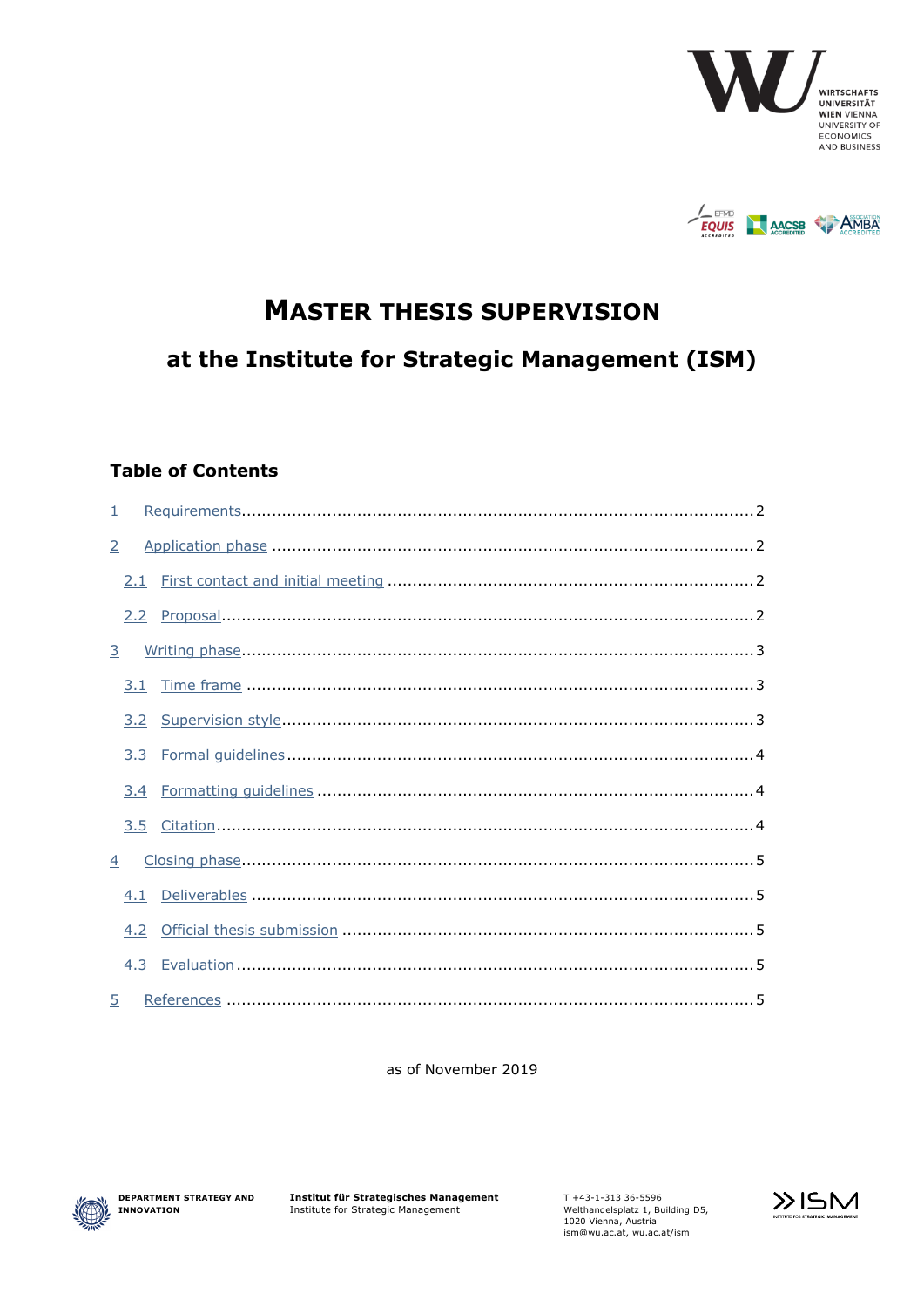



## **Requirements**

Students from all master and MBA programs at WU can write a master thesis at ISM.

<span id="page-1-0"></span>Basic knowledge in the field of strategic management is required.

## **Application phase**

### <span id="page-1-1"></span>**First contact and initial meeting**

Students can a) either propose a topic that fits the research fields of the researchers at ISM or b) apply to a topic that is announced at the website. No deadlines need to be observed.

When applying for an announced topic, please send your current CV and grade certificate.

After first e-mail contact, an initial meeting will take place to detail the basic parameters of the thesis. Please note that this is not a confirmation of supervision. The final confirmation of supervision takes place with acceptance of the proposal.

## <span id="page-1-2"></span>**Proposal**

A proposal provides the first foundation for the thesis and is important initial groundwork. It is meant as a guideline for the student as well as for the supervisor.

A proposal is about 3 to 5 pages (excluding references and cover page) and includes the following aspects:

#### 1. **Cover page**

- o **Title of the thesis:** This is usually a working title that can be adapted during the writing of the thesis.
- o **Name of the student**
- o **Student ID**
- 2. **Problem definition:** It describes which topic the thesis is dealing with and which research question(s) should be answered by writing it.
- 3. **Objective of the thesis:** It should be clearly stated, what the student wants to achieve and why the student writes the thesis.
- 4. **Procedure/Methodology:** This section describes how the student wants to work on the problem. This can be done either through a literature review or using social research methods (e.g. a survey, expert interviews, case study). During the first meeting with the potential supervisor the methodology will be agreed upon.



**Institut für Strategisches Management** Institute for Strategic Management

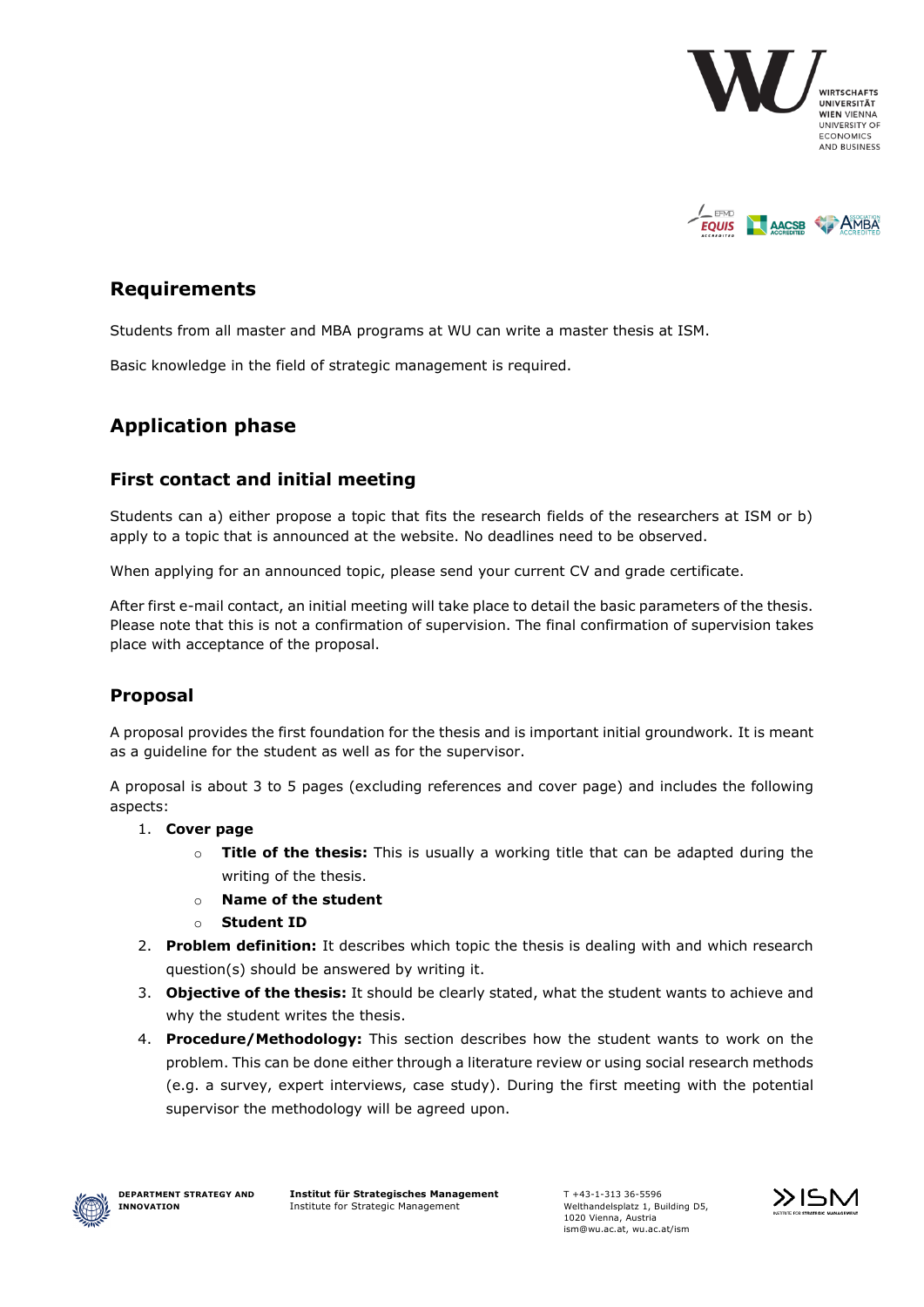



- 5. **Thesis structure:** This section provides an overview of the planned structure of the thesis. A typical structure consists of:
	- o Abstract
	- o Table of contents
	- o Table of figures, table of tables, abbreviation list, symbol list (if applicable)
	- $\circ$  Introduction (Introduction, problem definition, relevance for both theory and practice, objective of the thesis)
	- o Literature review and/or theoretical framework
	- o Methodology
	- o Results
	- o Discussion
	- o Implications and limitations
	- o Conclusion
	- o References
	- o Appendix (if applicable)
- 6. **Preliminary list of references:** The preliminary bibliography contains the sources that the student would like to use or has already used to create the proposal.

The proposal should give an overview of the work and should clarify the goal of the thesis and the steps necessary to achieve it.

<span id="page-2-0"></span>The proposal is assessed based on its quality and thoroughness (i.e. research-oriented proposals – sufficient review of relevant academic literature).

## **Writing phase**

#### <span id="page-2-1"></span>**Time frame**

The student should work on the thesis continuously. The thesis should be completed within 6 months after the acceptance of the proposal. Students are encouraged to meet this time frame and plan their workload accordingly. However, if agreed upon with the supervisor the deadline can be extended in certain circumstances. If the student unreasonably exceeds this time frame, the supervisor can decide to terminate the supervision.

#### <span id="page-2-2"></span>**Supervision style**

Throughout the supervision, the student will receive feedback in written form and in verbal form during ad-hoc and regular meetings with the supervisor. The writing phase might involve presentation and/or feedback sessions.



**Institut für Strategisches Management** Institute for Strategic Management

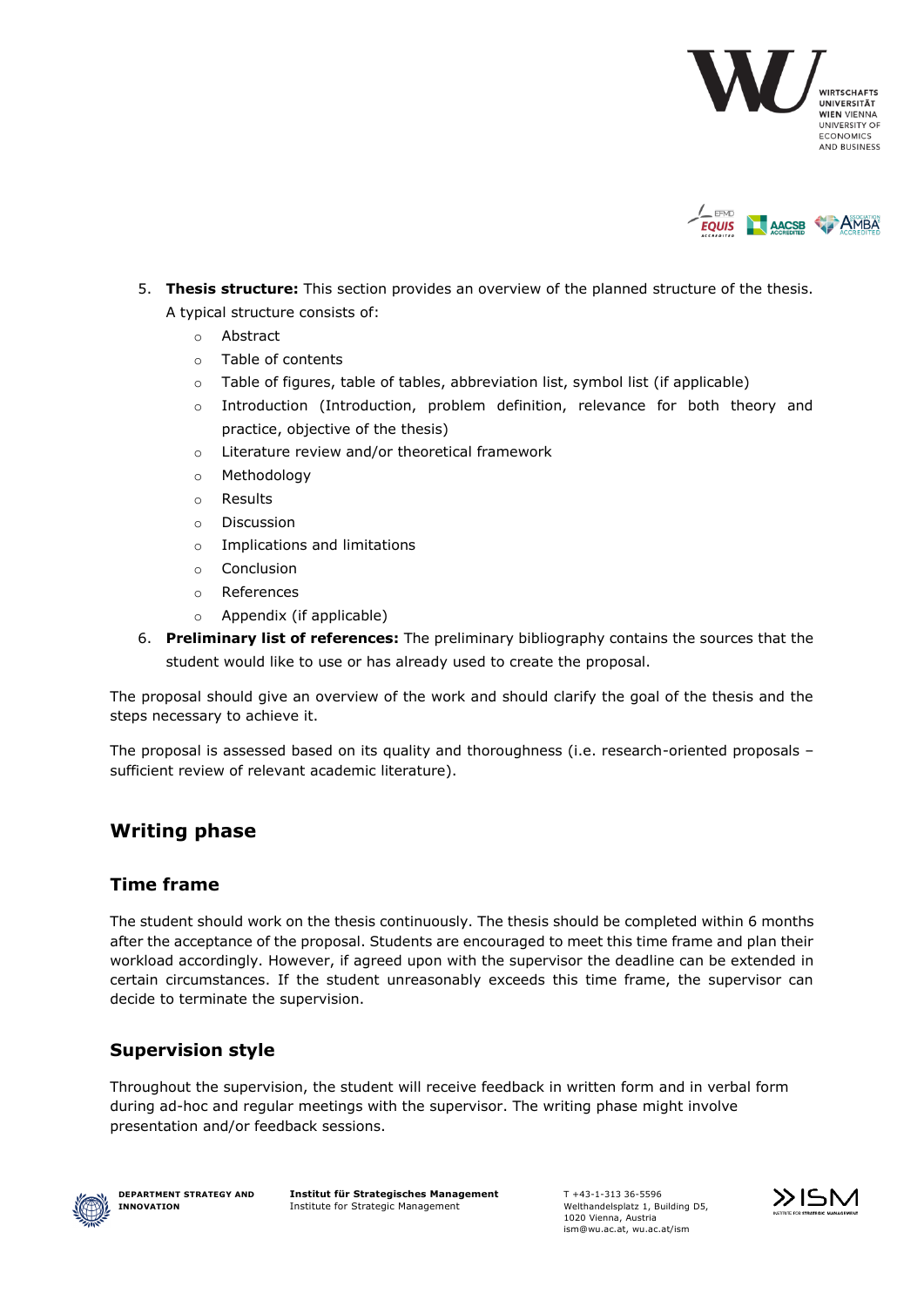



In case you collect primary data with personified information, please pay attention to the General Data Protection Regulation ("Datenschutz-Grundverordnung", DSGVO). *Note that all conducted interviews need to be recorded*.

#### <span id="page-3-0"></span>**Formal guidelines**

The student should use as much high-quality and up-to-date literature as possible. Students should mainly use articles from relevant leading international journals. ISM considers those journals highquality that are not ranked lower than "B" (with "A+" being the best ranking) in the Star-Journal-List and the Journal Ranking of the Department of Strategy & Innovation [\(https://bach.wu.ac.at/d/research/ratings/\)](https://bach.wu.ac.at/d/research/ratings/). Other literature such as scientific books or textbooks can also be used but in moderation and with the focus on high-quality. In some cases, internet sources may be used, e.g. for corporate and industry information (such as firm websites), discussion papers, presentations, reports to funding agencies, and policy briefs. For how to deal with this so called "grey literature" see Adams, Smart, and Huff (2017).

Thesis language is English. The thesis should have a minimum of 60 pages excluding bibliography and appendix. The thesis needs to be linguistically and grammatically impeccable. Theses containing obvious defects will not be accepted for assessment.

<span id="page-3-1"></span>For thesis structure see suggestions in chapter 2.2.

#### **Formatting guidelines**

There are no specific formatting requirements. However, students are advised to choose a common font such as Arial or Times New Roman in a 12-point readable font with 1.5 spacing. Commonly applied style guides such as APA6 can be used as a reference regarding formatting requirements. The chosen style shall be applied throughout the thesis.

All figures and tables must be numbered consecutively. Each figure/table should be designed in such a way that it can be understood without the corresponding text. Consequently, it should include a headline, units of measures/rating scales etc. (if applicable).

#### <span id="page-3-2"></span>**Citation**

A chosen citation style must be maintained throughout the thesis. ISM recommends using APA6 as citation style. All used figures and tables must also be quoted.

Scientific work is characterized by the fact that all thoughts, which cannot be assigned to the author of the thesis, must be identified. If this is not done consistently, it is plagiarism. ISM and WU understand plagiarism as a serious infringement in academic work. Plagiarism includes missing citations (meaningful or literal), part of another author's work, the use of "Ghost Writers", "copyand-paste" and so on. The submitted thesis is subject to a plagiarism check. Plagiarism will result in a negative evaluation of the thesis. Students are advised to check the information regarding plagiarism by WU [\(https://www.wu.ac.at/en/students/my-degree-program/student-guide](https://www.wu.ac.at/en/students/my-degree-program/student-guide-bachelors-programs/courses-and-exams/plagiarism/)[bachelors-programs/courses-and-exams/plagiarism/\)](https://www.wu.ac.at/en/students/my-degree-program/student-guide-bachelors-programs/courses-and-exams/plagiarism/) By citing the student ensures that a third party



**DEPARTMENT STRATEGY AND INNOVATION**

**Institut für Strategisches Management** Institute for Strategic Management

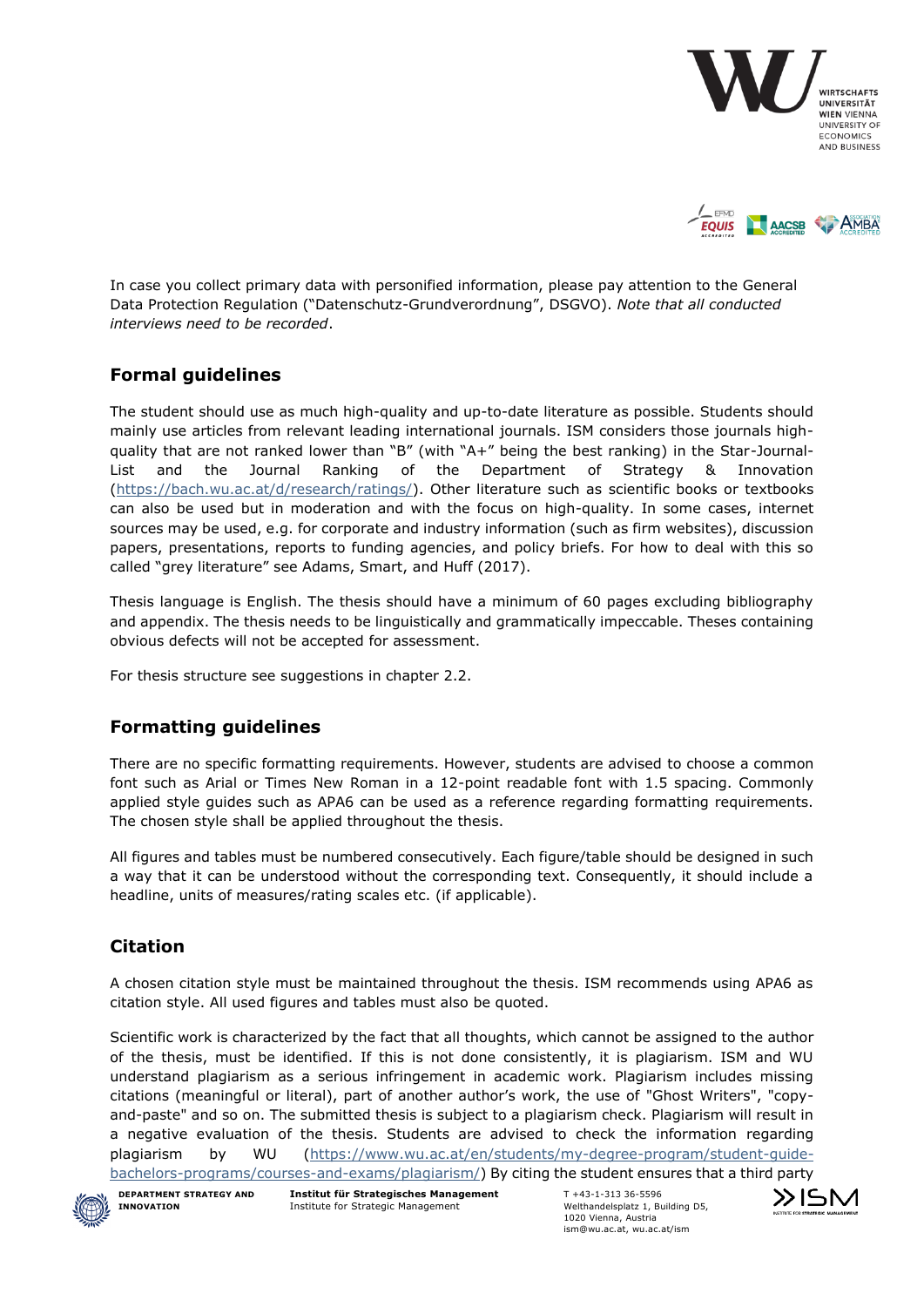



can recognize beyond doubt which thoughts were adopted by other authors and what are the student's own thoughts.

ISM recommends using literature management software such as Citavi, EndNote or Mendeley.

The library of the WU is excellently equipped and offers access to the most important databases to systematically search for literature [\(https://www.wu.ac.at/en/library/finding](https://www.wu.ac.at/en/library/finding-literature/databases/all-databases/)[literature/databases/all-databases/\)](https://www.wu.ac.at/en/library/finding-literature/databases/all-databases/).

<span id="page-4-0"></span>For a guideline on how to do systematic literature reviews see Denyer and Tranfield (2009).

## **Closing phase**

#### <span id="page-4-1"></span>**Deliverables**

Finishing a master thesis at ISM involves providing the supervisor with three deliverables:

- 1. **Master thesis** in PDF and Word-Format. *Note that the abstract of the final version of the thesis should have around 250 words and should be understood by a broader audience, not just experts*
- 2. **Used research material** (e.g. interviews, used grey literature, survey data, files used for data analysis such as Excel files). *Note that a separate index for this research material is required*. Best practice is an Excel file with the following columns: a) each research material file is given a unique and ascending ID related to the key topic of the thesis (e.g. Sharing001.pdf, Sharing002.mp3,…)
	- b) key features of a file (e.g. number of pages, length of an interview)
	- c) year the research file was published / generated
	- d) source of the research material file (e.g. database name, company)

#### <span id="page-4-2"></span>**Official thesis submission**

The thesis needs to be officially handed in electronically with the official cover page by uploading it to Learn@WU. All information regarding the upload can be found on [https://learn.wu.ac.at/guide/.](https://learn.wu.ac.at/guide/) The thesis will undergo a plagiarism check.

<span id="page-4-3"></span>Consult the manager of your master program on formal steps to complete your studies.

#### **Evaluation**

The evaluation process can take up to 2 month after the thesis has been uploaded on Learn@WU. It is therefore the student's responsibility to plan ahead so that possible deadlines (e.g. completion of studies) can be met.

## <span id="page-4-4"></span>**References**

Adams, R. J., Smart, P., & Huff, A. S. 2017. Shades of grey: Guidelines for working with the grey literature in systematic reviews for management and organizational studies. International Journal of Management Reviews, 19(4): 432-454.

**DEPARTMENT STRATEGY AND INNOVATION**

**Institut für Strategisches Management** Institute for Strategic Management